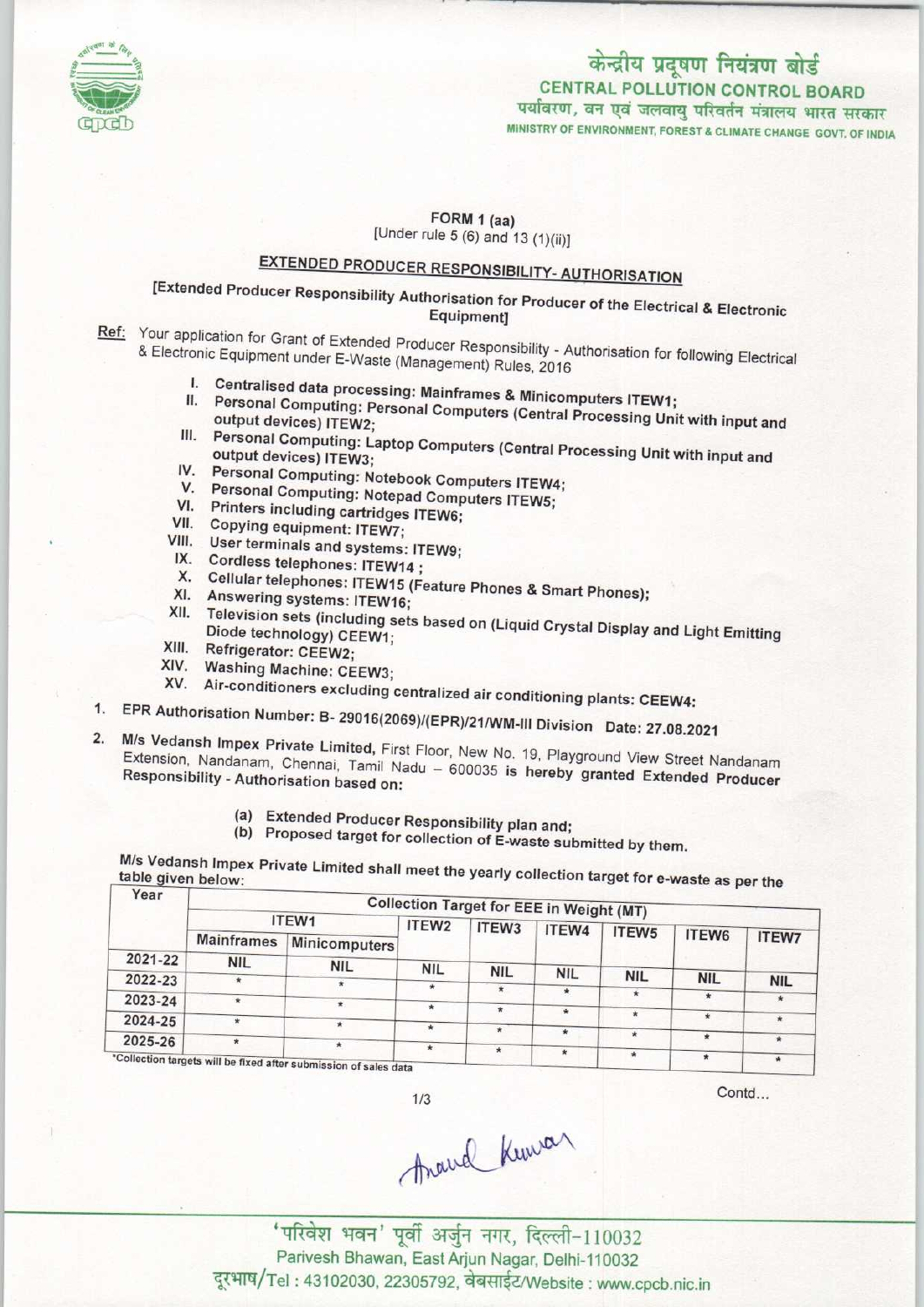

## From pre page...

| Year    | <b>Collection Target for EEE in Weight (MT)</b> |            |                                                                                                                                                                                                                                |            |            |              |            |            |            |  |
|---------|-------------------------------------------------|------------|--------------------------------------------------------------------------------------------------------------------------------------------------------------------------------------------------------------------------------|------------|------------|--------------|------------|------------|------------|--|
|         | ITEW9                                           | ITEW14     | ITEW15                                                                                                                                                                                                                         |            | ITEW16     | CEEW1        | CEEW2      | CEEW3      | CEEW4      |  |
|         |                                                 |            | Feature Phones Smart Phones                                                                                                                                                                                                    |            |            |              |            |            |            |  |
| 2021-22 | <b>NIL</b>                                      | <b>NIL</b> | <b>NIL</b>                                                                                                                                                                                                                     | <b>NIL</b> | <b>NIL</b> |              |            |            |            |  |
| 2022-23 | $\star$                                         | *          | $\star$                                                                                                                                                                                                                        |            |            | <b>NIL</b>   | <b>NIL</b> | <b>NIL</b> | <b>NIL</b> |  |
|         |                                                 |            |                                                                                                                                                                                                                                |            | $\star$    | $\star$      | $\star$    | $\star$    | $\star$    |  |
| 2023-24 | $\star$                                         |            | $\ast$                                                                                                                                                                                                                         |            | $\ast$     |              |            |            |            |  |
| 2024-25 | $\star$                                         | $\ast$     |                                                                                                                                                                                                                                |            |            | $\pmb{\ast}$ | $\star$    | $\star$    |            |  |
|         |                                                 |            | $*$                                                                                                                                                                                                                            |            | $\star$    | $\star$      | $\star$    | $\star$    |            |  |
| 2025-26 | $\star$                                         | $\star$    | $\ast$                                                                                                                                                                                                                         |            |            |              |            |            |            |  |
|         |                                                 |            | *Collection targets will be fixed offer subset of the state of the state of the state of the state of the state of the state of the state of the state of the state of the state of the state of the state of the state of the |            | $\star$    | ∗            | $\star$    |            |            |  |

targets will be fixed after submission of sales data

- 3. The Authorisation shall be valid for a period of five (5) years from date of incur with full of conditions:
	- i. You shall strictly follow the approved Extended Producer Responsibility plan, a copy of which is enclosed herewith as Enclosure-I;
	- ii. You shall ensure that collection mechanism or collection Centres are set up or designated as per the details given in the Extended Producer Responsibility plan and that shall be completed before the proposed dates if any in the EPR Plan (list of collection Centres and the toll free numbers for reverse logistics enclosed);
	- iii. You shall ensure that all the collected e-waste is channelized to your dismantler/recycler M/s. M/s E-waste Recycler India E-50, UPSIDC Industrial Area, 98 KM Stone, NH2, Kosi Kotwan, Mathura, U. P. 281403 and record shall be maintained at dismantler/recycler and at your end.
	- iv. You shall maintain records, in Form-2 of these Rules, of e-waste and make such records available for scrutiny by Central Pollution Control Board;
	- v. You shall file annual returns in Form-3 to the Central Pollution Control Board on or before 30th day of June following the financial year to which that returns relates.
	- vi. General Terms & Conditions of the Authorisation:
		- a.The authorisation shall comply with provisions of the Environment (Protection) Act, <sup>1986</sup> and the E-waste (Management) Rules,2016 made there under;
		- b. The authorisation or its renewal shall be produced for inspection at the request of an officer authorised by the Central Pollution Control Board;
		- c. Any change in the approved Extended Producer Responsibility plan should be informed to Central Pollution Control Board within 15 days on which decision shall be communicated by Central Pollution Control Board within sixty days;

 $2/3$ 

Contd

Arand Kowa